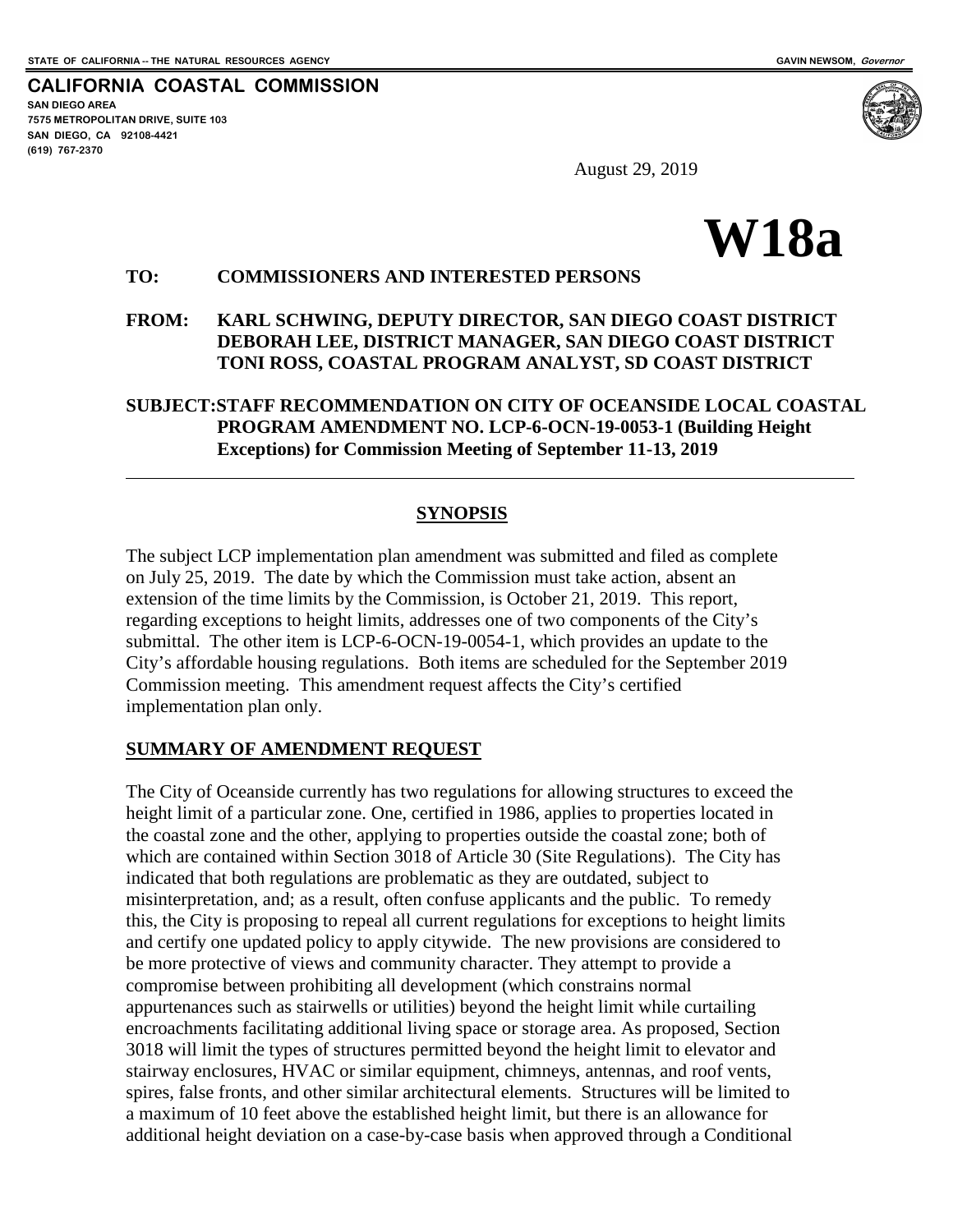Use Permit (CUP). The City is proposing two processes for review of applications for exceptions to height limits; one ministerial and one requiring full discretionary review. The types of development that can be permitted ministerially include elevator and stairway enclosures and chimneys, antenna and roof vents on single family homes if they are located outside the Commission's appeal jurisdiction. Restrictions include that all development must be the minimum size to accommodate the use of the structure or based on minimum building code requirements and in no case may include accessory dwelling or storage areas. Development subject to discretionary review includes the same limitations to development as the ministerial process; however, additional development types permitted include HVAC or similar units, and architectural elements. Additionally, the discretionary process allows more flexibility to include architectural elements within the elevator or stairway enclosure and limits any/all structures to a maximum of 10% of the roof top footprint. Discretionary review will be required for any request located within the Commission's appeal jurisdiction.

The revised regulations will not apply to The Strand area, which is subject to the height limitations of Proposition A (passed in 1982), prohibiting any structures higher than the elevation of Pacific Street.

## **SUMMARY OF STAFF RECOMMENDATION**

Staff is recommending the amendment be approved as submitted. The primary concerns identified by staff relate to the potential public view obstruction or community character implications associated with allowing development beyond the maximum height limit established for that zone. The primary purposes of providing exceptions to height limits are: 1) to allow access to rooftop decks (a use permitted in residential developments); 2) the housing of utilities or 3) to allow various architectural elements. Currently, the City's regulations for height exceptions are vague and do not specify limits for height or size of structures. These regulations have permitted development that includes oversized elevator shafts or stairwells containing storage areas, small covered decks, or in some cases additional square footage specifically designed to prevent being classified as habitable floor space. As revised by the City, the policy language will restrict the types of development permitted above the established height limit, limit the size and height of roof projections, and will require any proposed structures to be the minimum necessary. The subject LCP amendment will therefore improve the protection of public views as well as help maintain community character within the coastal zone, consistent with the certified LUP.

The appropriate resolutions and motions begin on Page 5. The findings for approval of the Implementation Plan Amendment as submitted begin on Page 6.

## **BACKGROUND**

In 2017, prompted by community concerns over a number of projects which benefitted from current regulations for exceptions to building height limits, the City issued a memorandum recognizing the community's concerns over such structures, and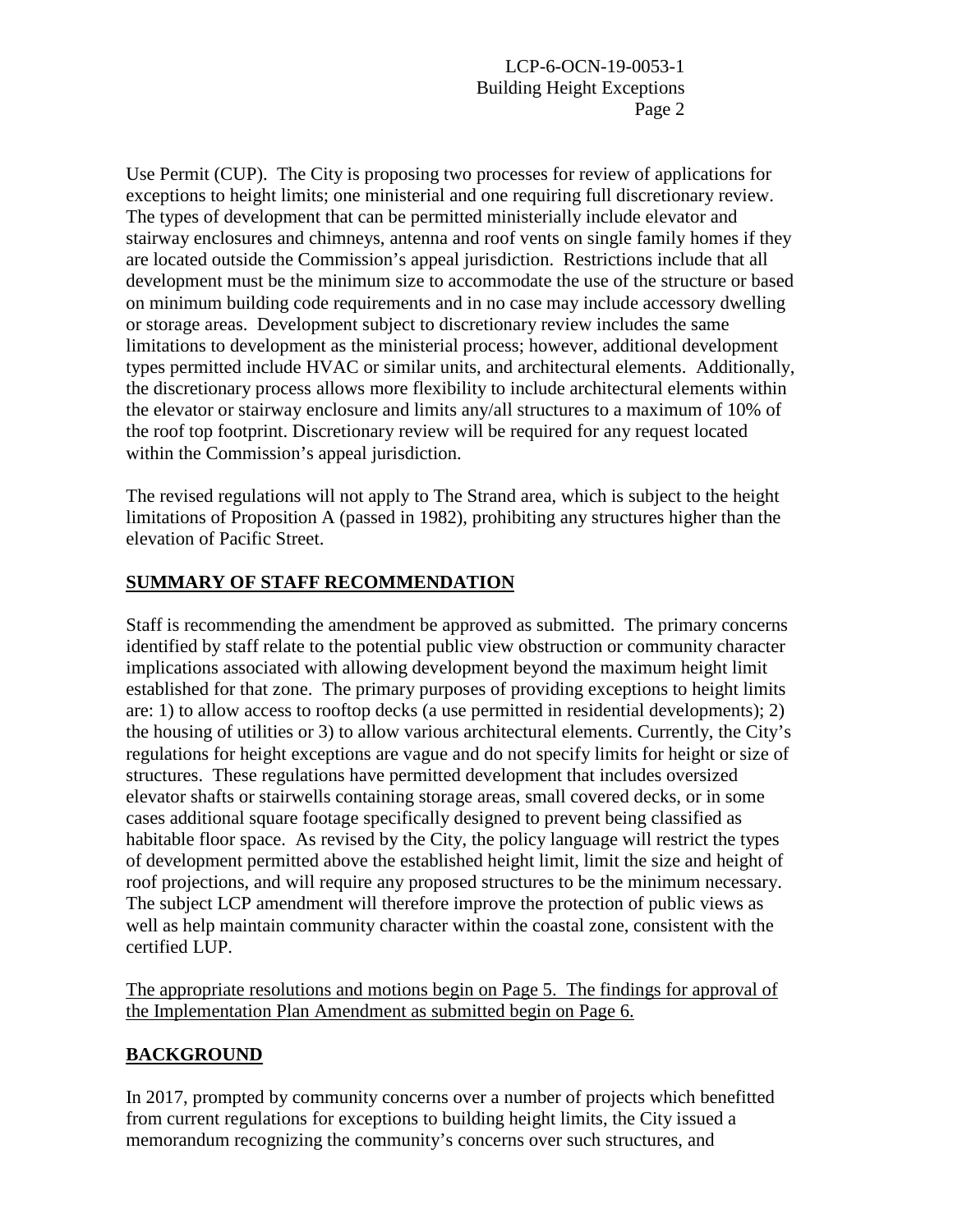established interim interpretation parameters for future height exception requests, and committed the City to pursue an update to the ordinance to eliminate such concerns. The memorandum addressed residents' concerns regarding exceptions to height limits that resulted in bulky and massive structures that included covered living area and storage space. The City has indicated that prior to the 2017 memorandum, application of the regulations for exceptions to height limits appeared to be based only on the provision that any such protrusion shall not exceed 10% of roof area upon which they are located. In November 2018, the City Council directed City staff to address the issues related to the misinterpretation of these regulations. In response, staff held a number of stake holder interviews to obtain input from residents, community group members and design professionals. The subject amendment request is a response to the City Council's request and the comments received from the various stake holder interviews.

## **ADDITIONAL INFORMATION**

Further information on the Oceanside LCP Amendment No. LCP-6-OCN-19-0053-1 may be obtained from **Toni Ross**, Coastal Planner, at (619) 767-2370.

#### **EXHIBITS**

Exhibit 1 – [Resolution No.](https://documents.coastal.ca.gov/reports/2019/9/w18a/w18a-9-2019-exhibits.pdf) 19-R0124-1 Exhibit 2 – [Ordinance No. 19-OR0201-1](https://documents.coastal.ca.gov/reports/2019/9/w18a/w18a-9-2019-exhibits.pdf) Exhibit 3 – [Proposed Text Changes in Strikeout/Underline](https://documents.coastal.ca.gov/reports/2019/9/w18a/w18a-9-2019-exhibits.pdf)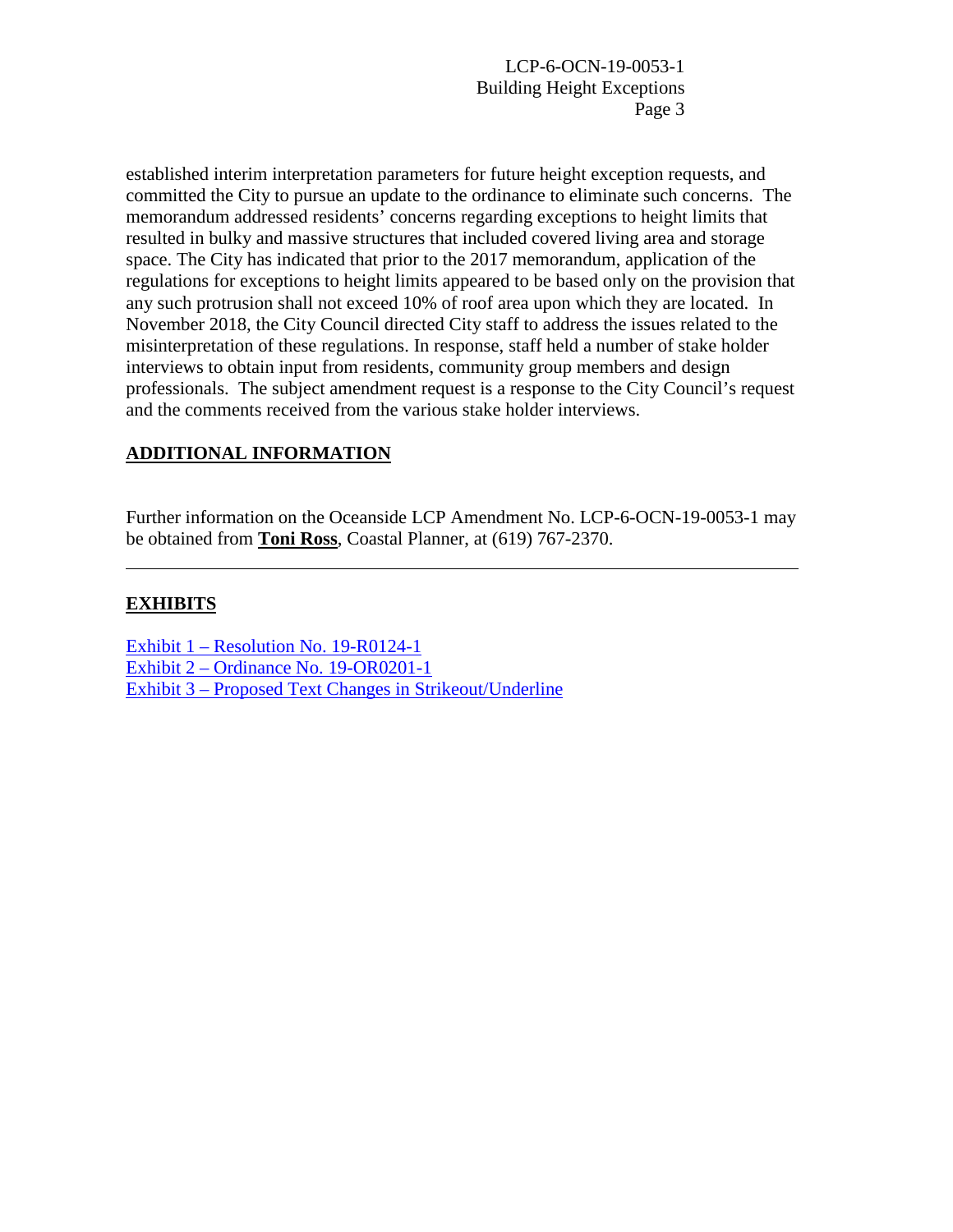## **PART I. OVERVIEW**

# **A. LCP HISTORY**

The City of Oceanside first submitted its Land Use Plan (LUP) to the Commission in July 1980, and it was certified with suggested modifications on February 19, 1981. This action, however, deferred certification on a portion of the San Luis Rey River valley where an extension of State Route 76 was proposed. On January 25, 1985, the Commission approved with suggested modifications the resubmitted LUP and Implementing Ordinances. The suggested modifications for this approval were related to the guaranteed provision of recreation and visitor-serving facilities, assurance of the safety of shorefront structures, and the provision of an environmentally sensitive routing of the proposed Route 76 east of Interstate 5. The suggested modifications to the Zoning/Implementation phase resulted in ordinances and other implementation measures that were consistent with the conditionally certified LUP policies.

With one exception, the conditionally certified LUP and Implementing Ordinances were reviewed and approved by the City on May 8, 1985. The City requested that certification be deferred on one parcel adjacent to Buena Vista Lagoon designated by the City for "Commercial" use; the Commission's suggested modification designated it as "Open Space." On July 10, 1985, the Commission certified the City's LCP as resubmitted by the City, including deferred certification on the above parcel.

# **B. STANDARD OF REVIEW**

Pursuant to Section 30513 of the Coastal Act, the Commission may only reject zoning ordinances or other implementing actions, as well as their amendments, on the grounds that they do not conform with, or are inadequate to carry out, the provisions of the certified land use plan. The Commission shall take action by a majority vote of the Commissioners present.

# **C. PUBLIC PARTICIPATION**

The City held a Planning Commission meeting on this matter on February 25, 2019. The City also held a City Council meeting on March 27, 2019. Both of the local hearings were duly noticed to the public. Notice of the subject amendment has been distributed to all known interested parties.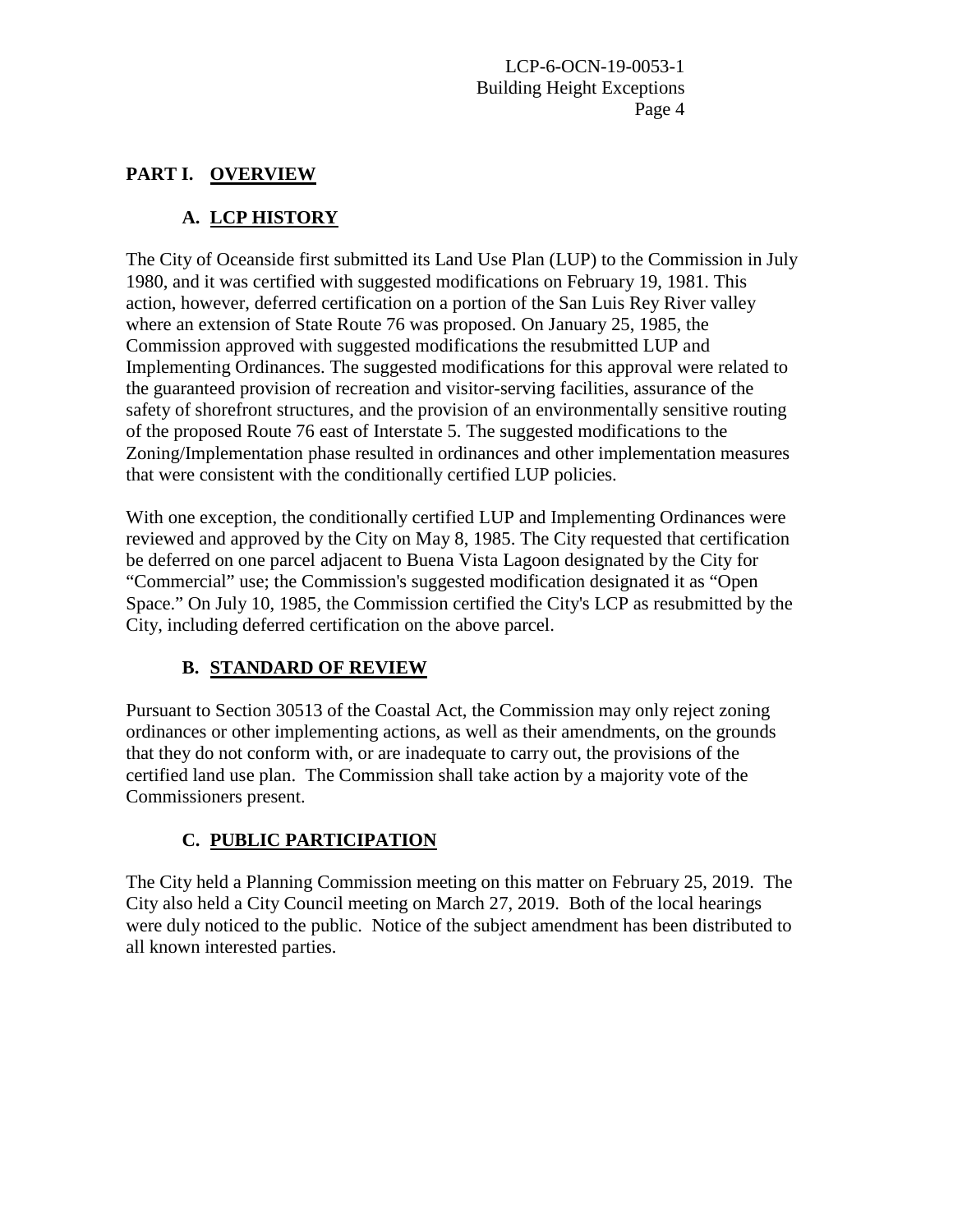## **PART II. LOCAL COASTAL PROGRAM SUBMITTAL - RESOLUTIONS**

Following a public hearing, staff recommends the Commission adopt the following resolutions and findings. The appropriate motion to introduce the resolution and a staff recommendation are provided just prior to each resolution.

## **I. MOTION:** *I move that the Commission reject the Implementation Program Amendment No. LCP-6-OCN-19-0053-1 for the City of Oceanside as submitted.*

## **STAFF RECOMMENDATION OF CERTIFICATION AS SUBMITTED:**

Staff recommends a **NO** vote. Failure of this motion will result in certification of the Implementation Program Amendment as submitted and the adoption of the following resolution and findings. The motion passes only by an affirmative vote of a majority of the Commissioners present.

## **RESOLUTION TO CERTIFY IMPLEMENTATION PROGRAM AMENDMENT AS SUBMITTED:**

The Commission hereby certifies the Implementation Program Amendment for the City of Oceanside as submitted and adopts the findings set forth below on grounds that the Implementation Program Amendment conforms with, and is adequate to carry out, the provisions of the certified Land Use Plan, and certification of the Implementation Program Amendment will meet the requirements of the California Environmental Quality Act, because either 1) feasible mitigation measures and/or alternatives have been incorporated to substantially lessen any significant adverse effects of the Implementation Program Amendment on the environment, or 2) there are no further feasible alternatives or mitigation measures that would substantially lessen any significant adverse impacts on the environment that will result from certification of the Implementation Program.

## **PART III.FINDINGS FOR APPROVAL OF THE OCEANSIDE IMPLEMENTATION PLAN AMENDMENT, AS SUBMITTED**

# **A. AMENDMENT DESCRIPTION**

The City is proposing to repeal all current regulations for exceptions to height limits and certify one updated policy to apply citywide, with the exception of Proposition A properties designated along The Strand. As proposed, Section 3018 will limit the types of structures permitted beyond the height limit to elevator and stairway enclosures, HVAC or similar equipment, chimneys, antennas, and roof vents, spires, false fronts and other similar architectural elements. Regardless, structures will be limited to a maximum of 10 feet above the established height limit but there is an allowance for additional height deviation on a case-by-case basis with discretionary review. The City is proposing two processes for review of applications for exceptions to height limits; one ministerial and one requiring full discretionary review. The types of development that can be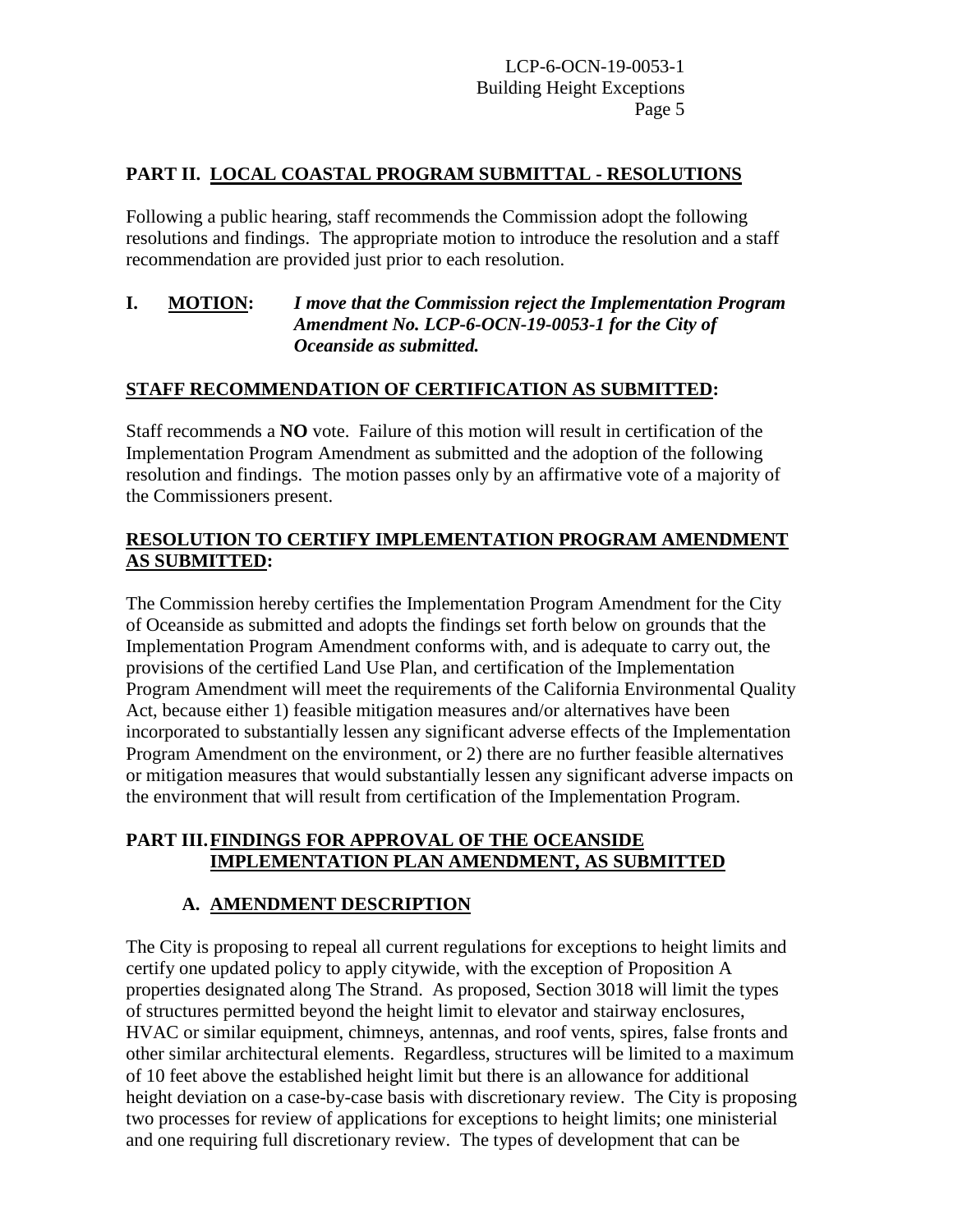permitted ministerially include elevator and stairway enclosures and chimneys, antenna and roof vents on single family homes. Limitations include that all development must be the minimum size to accommodate the use of the structure or based on minimum building code requirements and in no case may include accessory dwelling or storage areas. Development subject to discretionary review includes the same limitations to development as the ministerial process; however, additional development types permitted include HVAC or similar units, and architectural elements. Additionally, the discretionary process allows more flexibility to include architectural elements within the elevator or stairway enclosure. All development subject to discretionary review will be limited to a total coverage that any/all structures not exceed 10% of the roof top footprint.

# **B. FINDINGS FOR APPROVAL**

The standard of review for LCP implementation submittals or amendments is their consistency with and ability to carry out the provisions of the certified LUP.

a) **Purpose and Intent of the Ordinance**. The purpose of the regulations for exceptions to height limits is to provide the limits to which development can be approved beyond the established height limit for the underlying zone. Additional height is often sought by applicants for access to a roof top deck (via elevator or stairway), chimneys, antennas, housing utility equipment such as HVAC, and to provide architectural elements such as parapet walls, skylights and flag poles, or similar structures. The intent of the ordinance is to allow such structures when supportable.

b) **Major Provisions of the Ordinance**. The major provisions of revised Section 3018 include limits for the types of structures permitted beyond the height limit to elevator and stairway enclosures, HVAC or similar equipment, chimneys, antennas, and roof vents, spires, false fronts, and other similar architectural elements. Structures will be limited to a maximum of 10 feet above the established height limit, but in some cases there will be allowance made for additional height deviation subject to issuance of a Conditional Use Permit (CUP). The City is proposing two processes for review of applications for exceptions to height limits; one ministerial and one requiring full discretionary review. The types of development that can be permitted ministerially include elevator and stairway enclosures, chimneys, antenna and roof vents on single family homes located outside the Commission's appeals jurisdiction. Limitations to development include that it must be the minimum size to accommodate the use of the structure or based on minimum building code requirements and in no case may include accessory dwelling or storage areas. Development subject to discretionary review includes the same limitations to development as the ministerial process; however, additional development types permitted include HVAC or similar units, and architectural elements. Additionally, the discretionary process allows more flexibility to include architectural elements within the elevator or stairway enclosure. All development subject to discretionary review will be limited to a total coverage that any/all structures not exceed 10% of the roof top footprint. Discretionary review will be required for any request located within the Commission's appeal jurisdiction.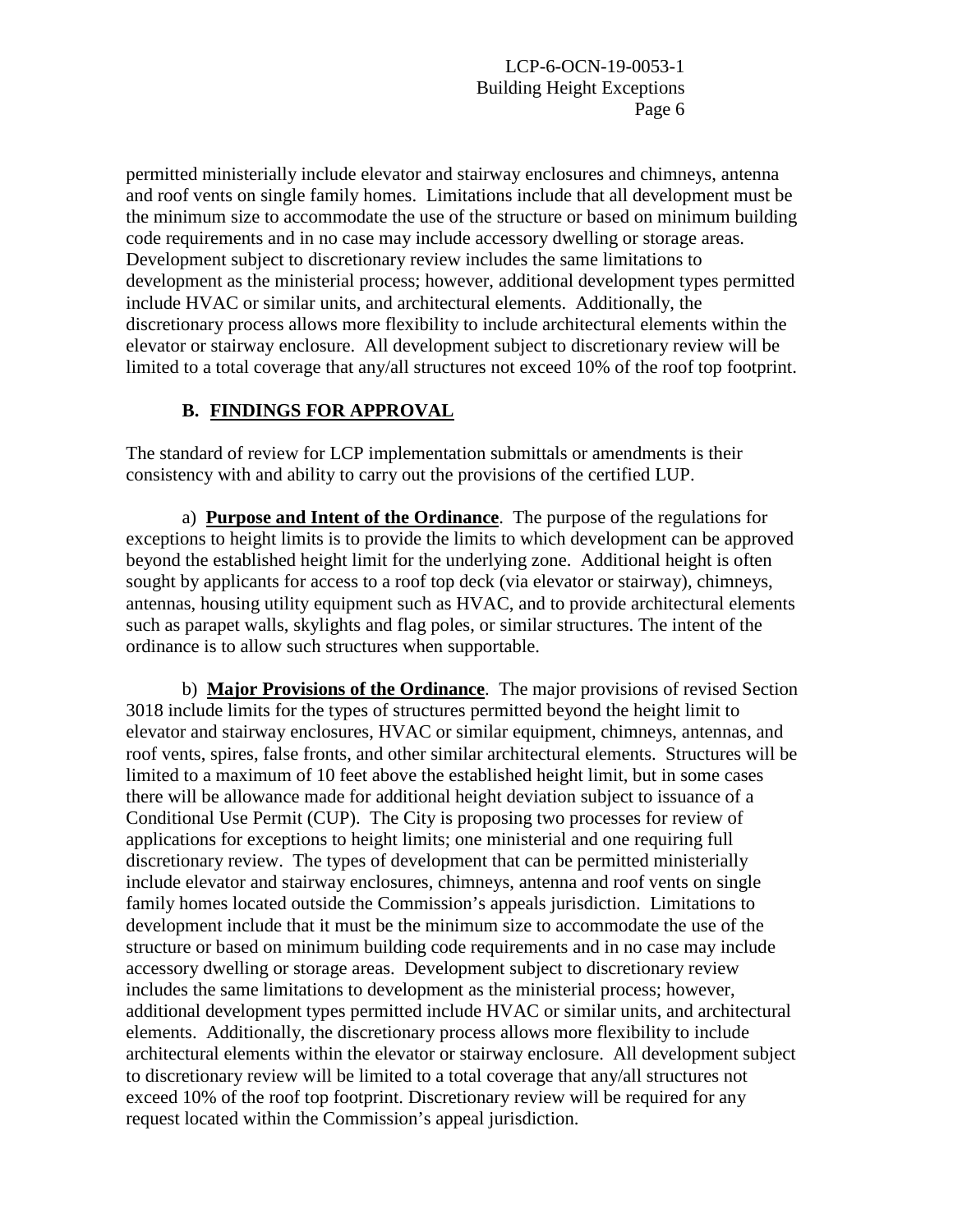#### c) **Adequacy of the Ordinance to Implement the Certified LUP Segments**.

The primary LCP consistency concerns regarding exceptions to height limits are potential visual resource impacts and maintenance of community character. The City's LCP contains the following applicable provisions which state:

#### VI. Visual Resources and Special Communities

*C. Objectives and Policies*

*Policies*

*1. In areas of significant natural aesthetic value, new developments shall be subordinate to the natural environment. […]*

*4. The City shall maintain existing view corridors through public rights-of-way. […]*

*8. The City shall ensure that all new development is compatible in height, scale, color and form with the surrounding neighborhood.*

#### **City of Oceanside LCP – Design Standards for Preserving and Creating Views**

*The visual orientation to the Pacific Ocean is a major identity factor for the City of Oceanside. Traditional view corridors should be preserved and reinforced in the placement of buildings and landscaping. Additionally, some views not presently recognized deserve consideration in the design and location of further coastal improvements.*

#### VII. New Development and Public Works

*C. Objectives and Policies*

*Policies*

*1. The City shall deny any project which diminishes public access to the shoreline, degrades coastal aesthetics, or precludes adequate urban services for coastaldependent, recreation, or visitor serving uses.*

The standard of review for LCP implementation submittals or amendments is their consistency with and ability to carry out the provisions of the certified LUP. In the case of the subject LCP amendment, the City is proposing to revise its regulations for exceptions to height limits contained within Section 3018 of Article 30 (Site Regulations). Exceptions to height limits are traditionally utilized to provide elevator or stairway access to rooftop decks, to house HVAC and other utility equipment, or to incorporate custom architectural elements into the design of the structure. The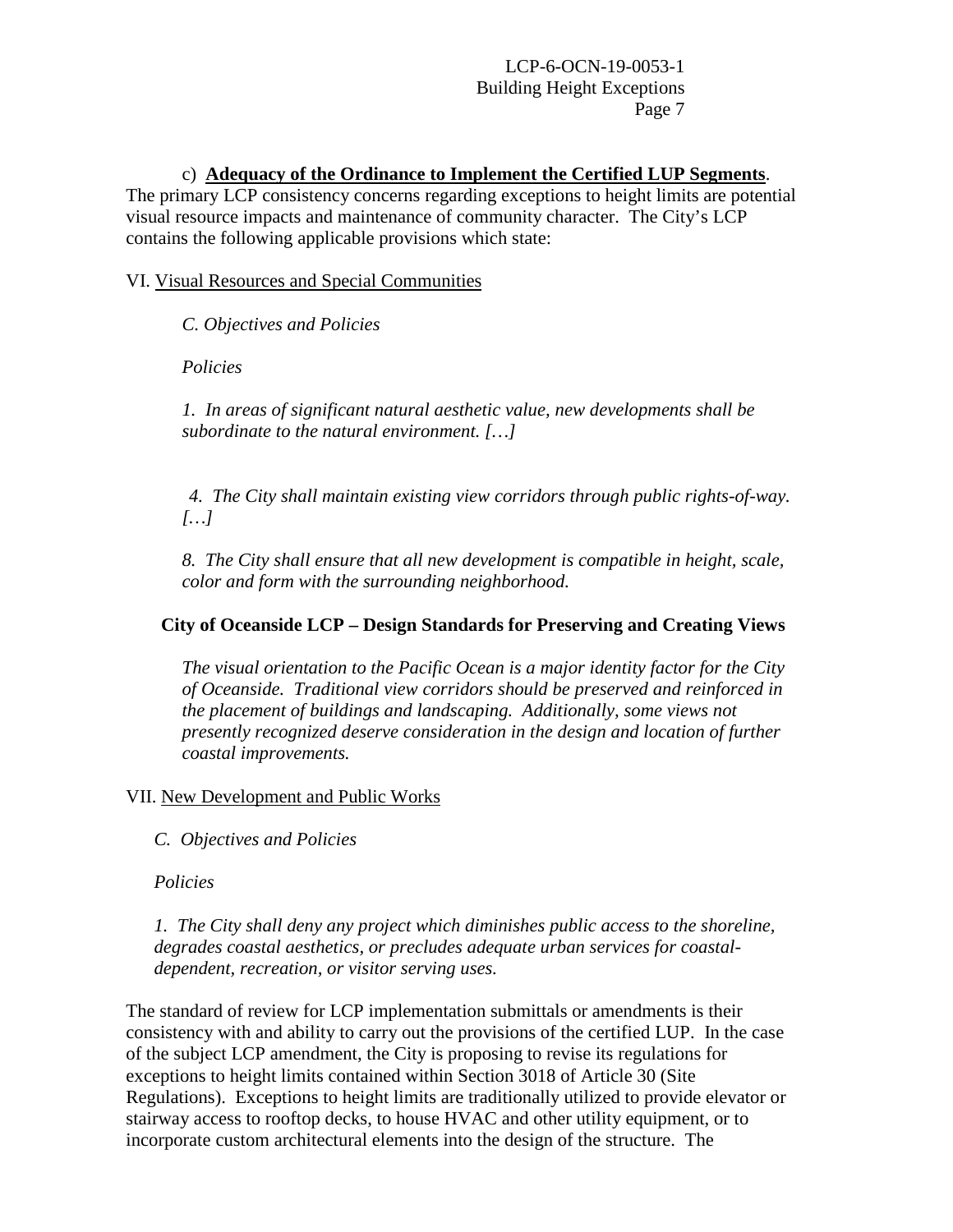Commission's primary concerns with allowing development beyond the established height limits are the potential impacts on visual resources and community character. The City's LCP contains a number of provisions that require development to protect, and where feasible enhance, the scenic and visual qualities of the coastal zone. Visual resources include public views to and along the ocean and additionally call for the visual and physical mass of structures to be consistent with the unique character and visual scale of their neighborhoods.

Currently, the regulations contained within the certified IP allow a number of different development types to extend beyond the height limits established by zoning, provided that they are safely erected and do not provide additional floor space. Additionally, while not a part of the LCP, the City typically limits these exceptions to a maximum of ten feet higher than the permitted height limit and to 10% of the roof area upon which they are located. As an example, an applicant could apply for an elevator shaft to access a rooftop deck on a 3,000 sq. ft. home up to 45 feet tall and 300 sq. ft. large. However, what has become increasingly common is that applicants apply for the maximum sized elevator or stairway shafts and then use that additional area for storage or a small covered deck. In some cases, these designs also create additional living area such that it is not considered habitable floor space. As a result, structures have been approved larger and greater in bulk than intended by the development regulations established by the IP, and are potentially inconsistent with the LCP. To remedy this, the City is revising the regulations to provide more detailed and restrictive provisions for these types of structures.

As proposed, the restriction to height (maximum height of ten feet) and size (10% of the roof area upon which they are located) will be incorporated into the certified LCP. The City is proposing both a ministerial process and full discretionary review for proposals which will be based upon the development being proposed. The types of development that can be approved ministerially include elevator and stairway enclosures and chimneys, antenna and roof vents on single family homes. Development subject to discretionary review includes the above listed development as well as HVAC or similar units, and architectural elements. Limitations to development include that all development must be the minimum size to accommodate the use of the structure or based on minimum building code requirements. These features may not include accessory dwelling or storage areas; and, all development will be limited to a total coverage of any/all structures not to exceed 10% of the roof top footprint.

The ministerial process, while intended to apply to single family homes, will not be applied within the Commission's appeals jurisdiction. Therefore, it will not be employed within the areas most likely to contain significant coastal resources or where heights could impact views and community character. The subject LCP amendment request will, therefore, not result in development that is inconsistent with the certified land use plan and it will provide improved protection to visual resources and community character. The LCP amendment can therefore be approved as submitted.